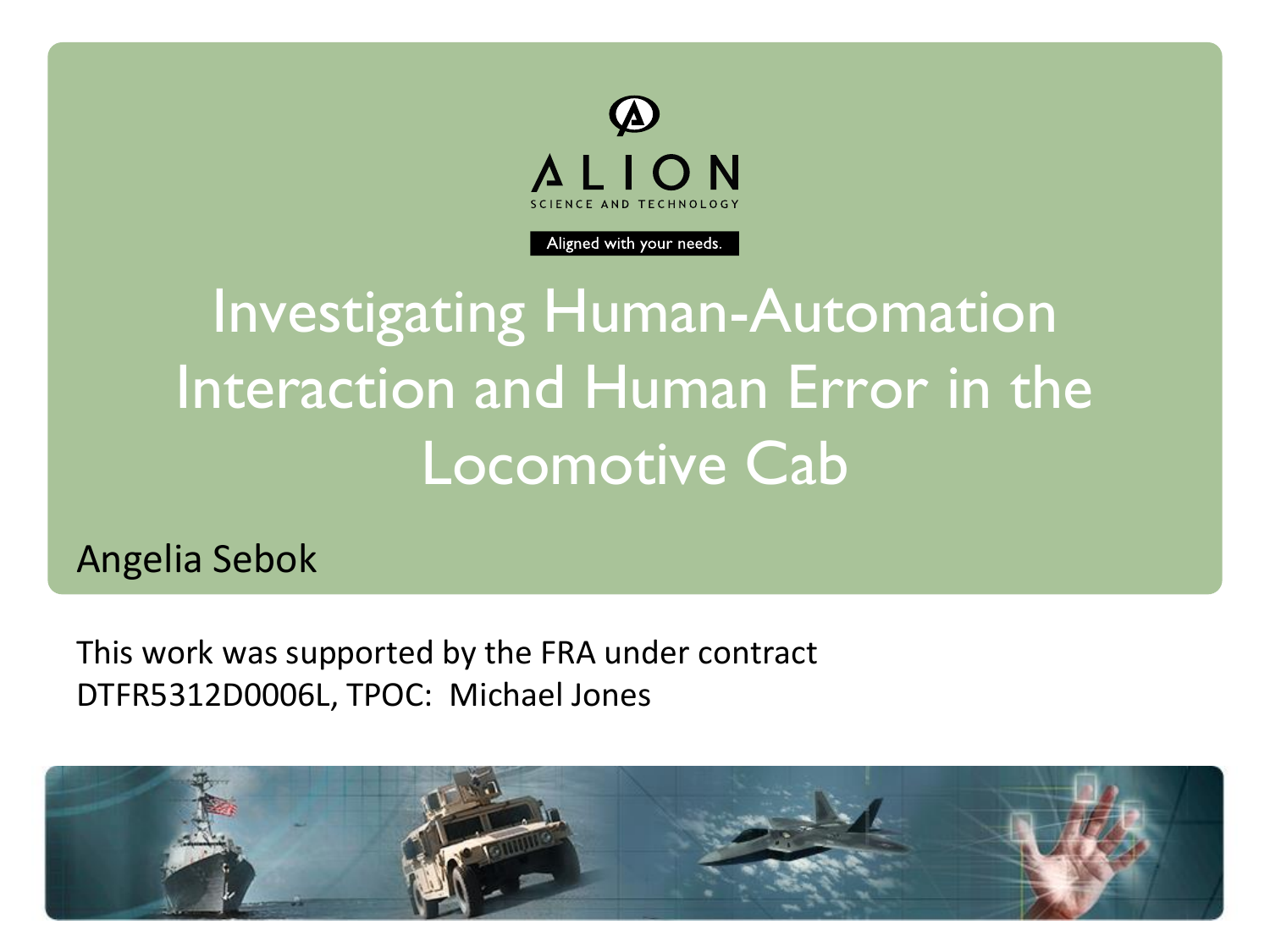

- Automated systems are being developed and introduced into the locomotive cab.
- Lessons learned from aviation indicate that automation can help  $-$  or hurt  $-$  human and system performance.
- This work was performed to investigate human error potential in the locomotive cab when using different automated systems.
- One other key point: human performance researchers benefit from getting into the operational environment, and seeing how operators work in reality. But that's not always possible.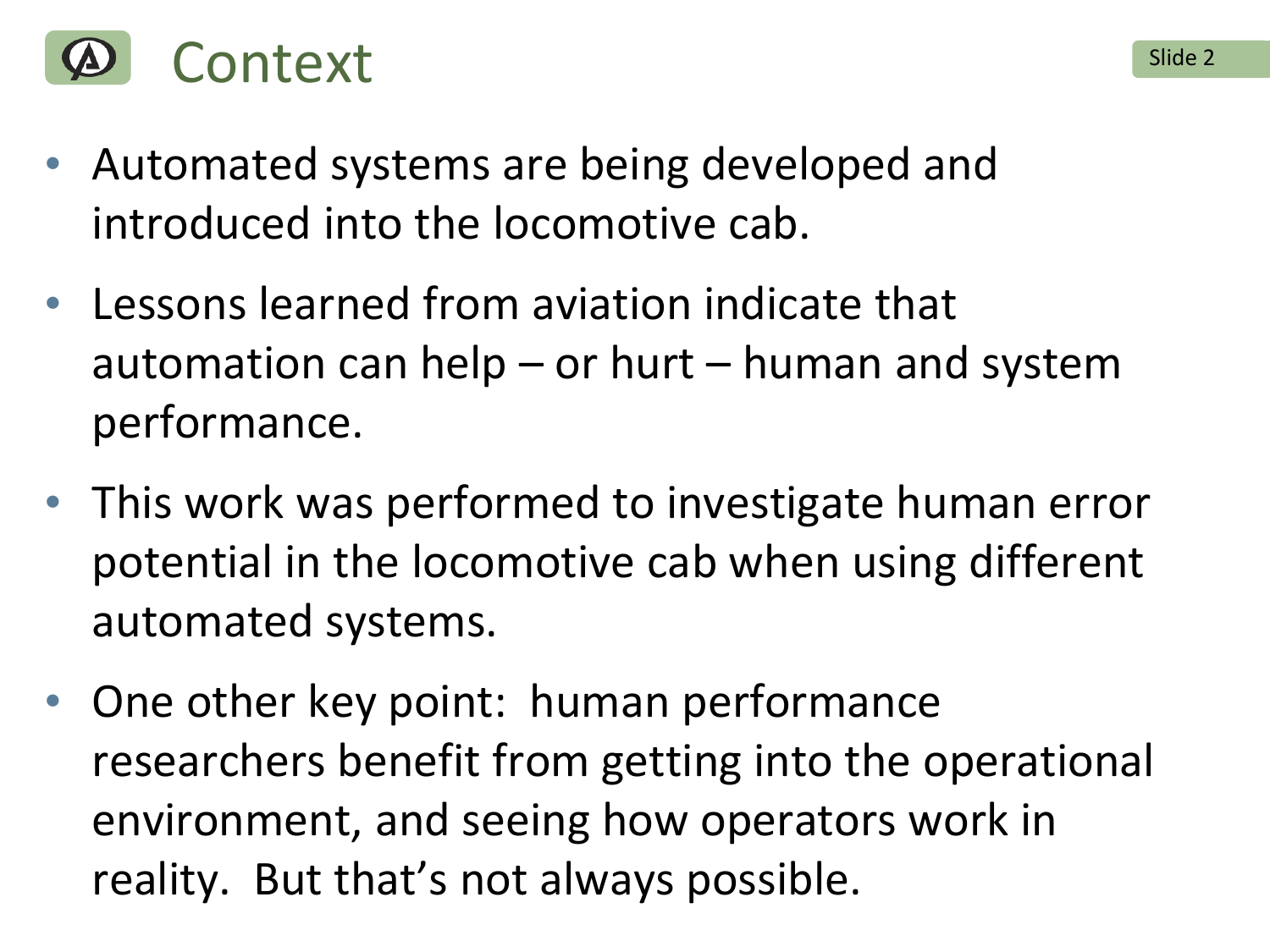### $\Omega$  Approach to the Human Error Work Slide 3

Performed analyses to investigate human error potential:

- *Walkthroughs in CTIL scenarios using automation*
- Modeling analyses using the Locomotive Cab Analysis Tool
- Fault tree analyses of actions and error probabilities
- Noticing Salience Expectancy Effort and Value modeling predictions

Locomotive cab automation:

- Positive Train Control (Electronic Train Management System)
- Trip Optimizer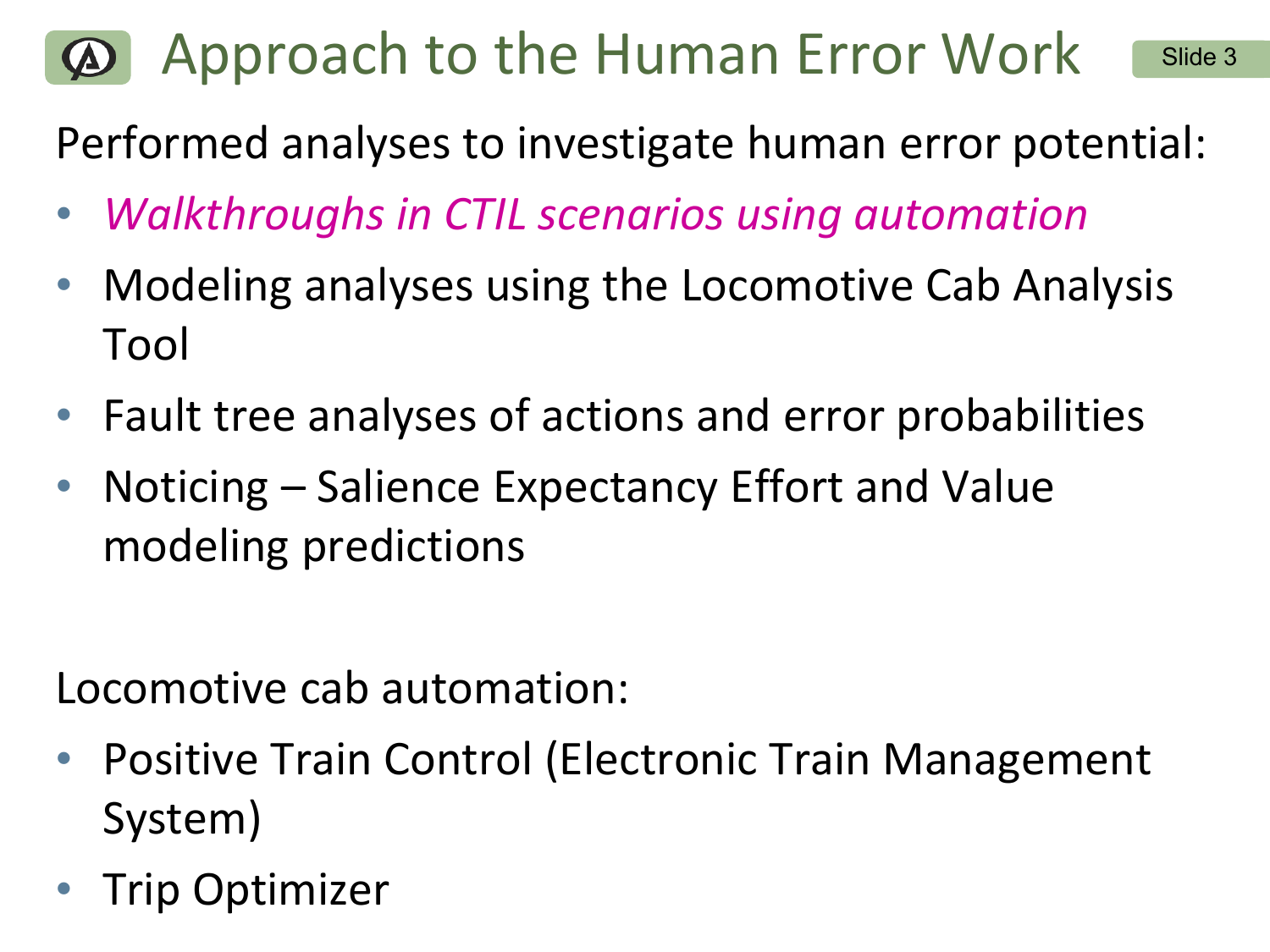# CTIL HAI Human Error Evaluation Slide 4

### Human Error Evaluation

Performed at the Cab Technology Integration Laboratory (Volpe)

- 3 professional engineers participated in 3 scenarios on a simulated 17-mile run.
- Run 1: Training and familiarization / manual mode. Run 2: Low workload, automated mode. Run 3: High workload, automated mode. (one engineer did this twice)
- Collected human performance data, operator actions, and simulated train data

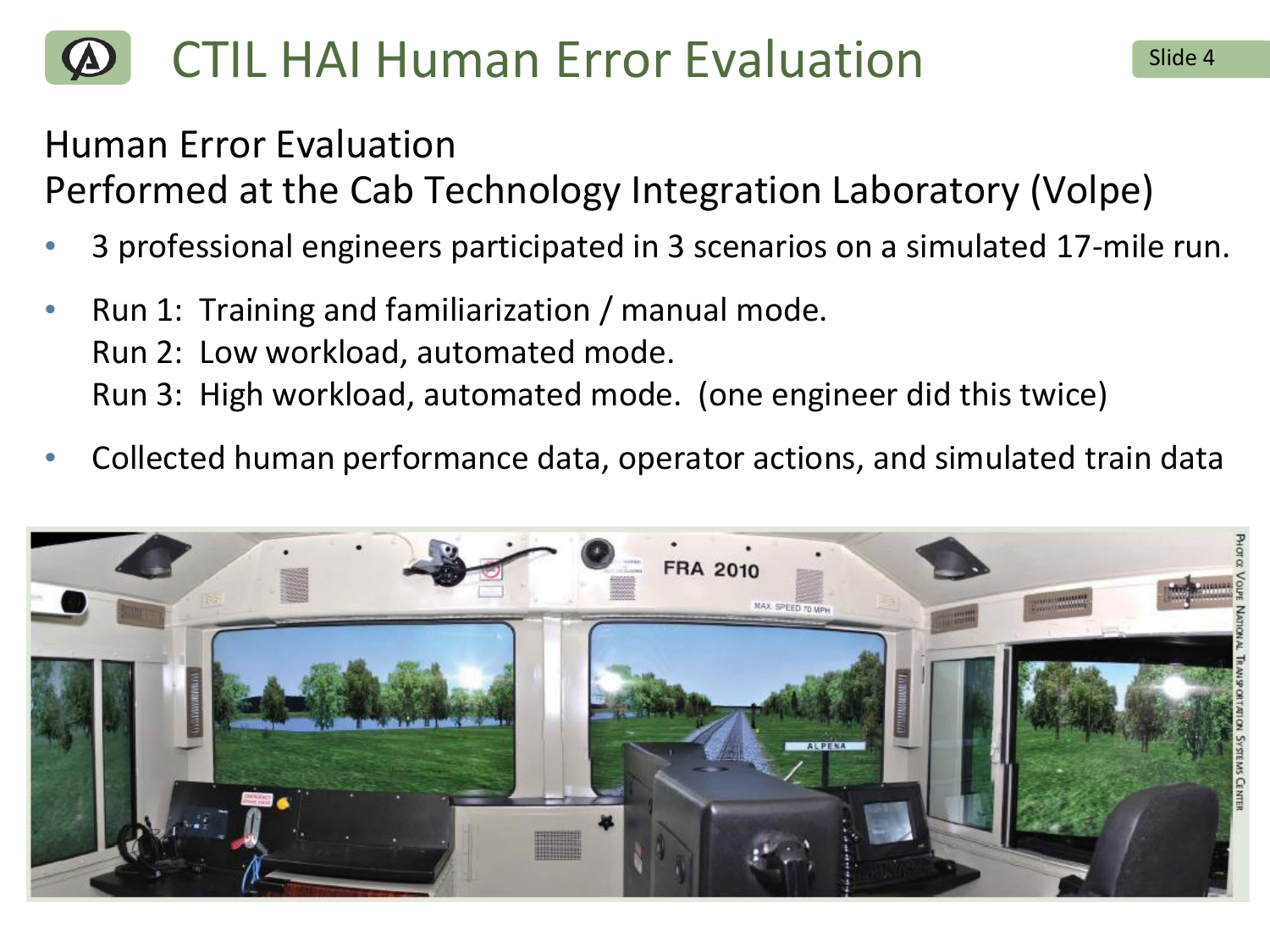

### Manual

- 17-mile segment of track
- Speed restrictions and a quiet zone
- Manual horn and bell control

Automation (PTC or TO) – Low Workload

- Same segment of track, same speed restrictions, etc.
- PTC or TO engaged



### Automation – High Workload

- Same segment of track, same speed restrictions, etc.
- PTC or TO engaged
- Three extra events: A workzone, a temporary speed restriction, and a stopand-protect at a grade crossing.
- Two of the three events were announced by the dispatcher during the run.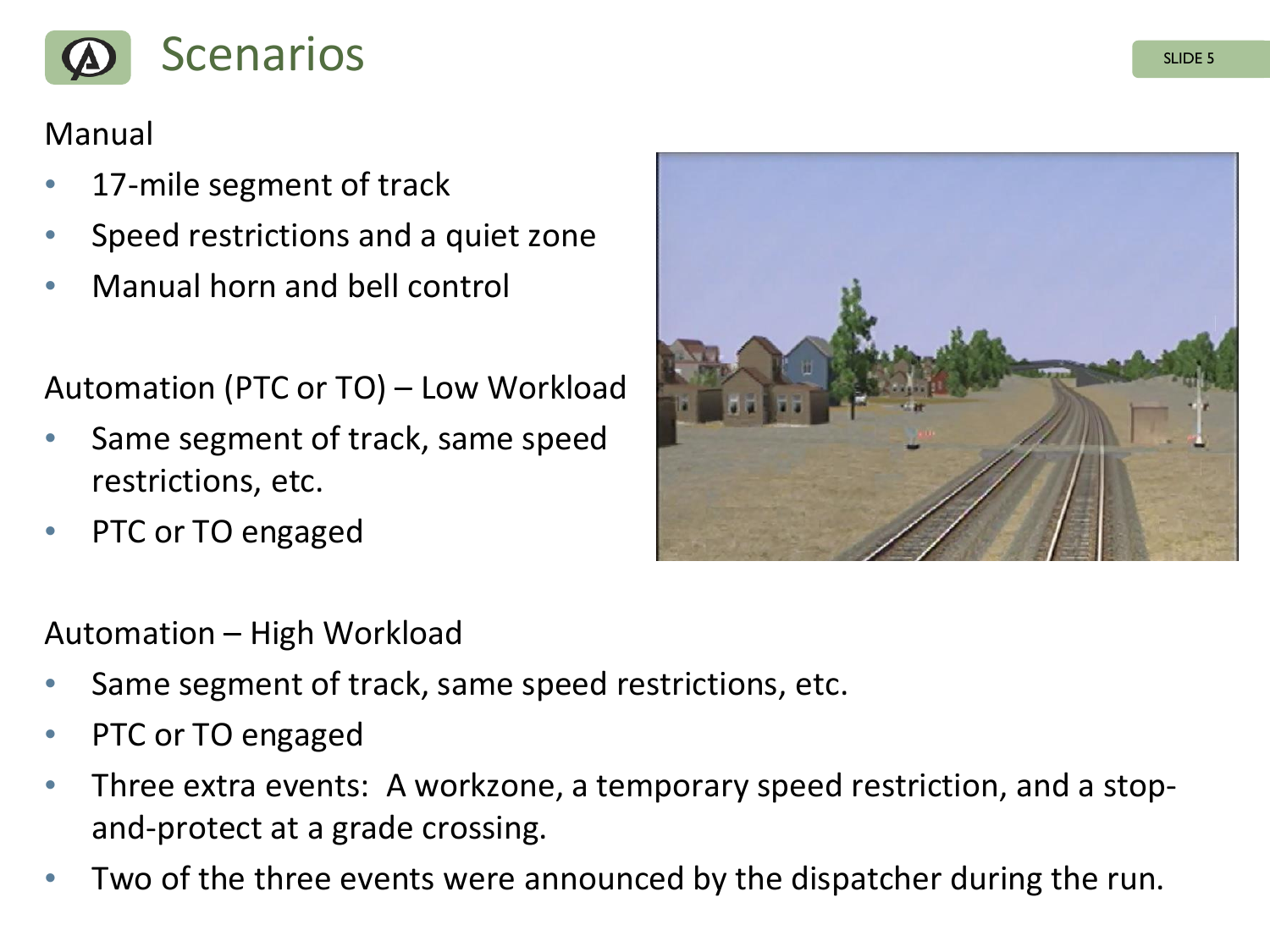## Scenarios, Events, and Track Profile Slide 6

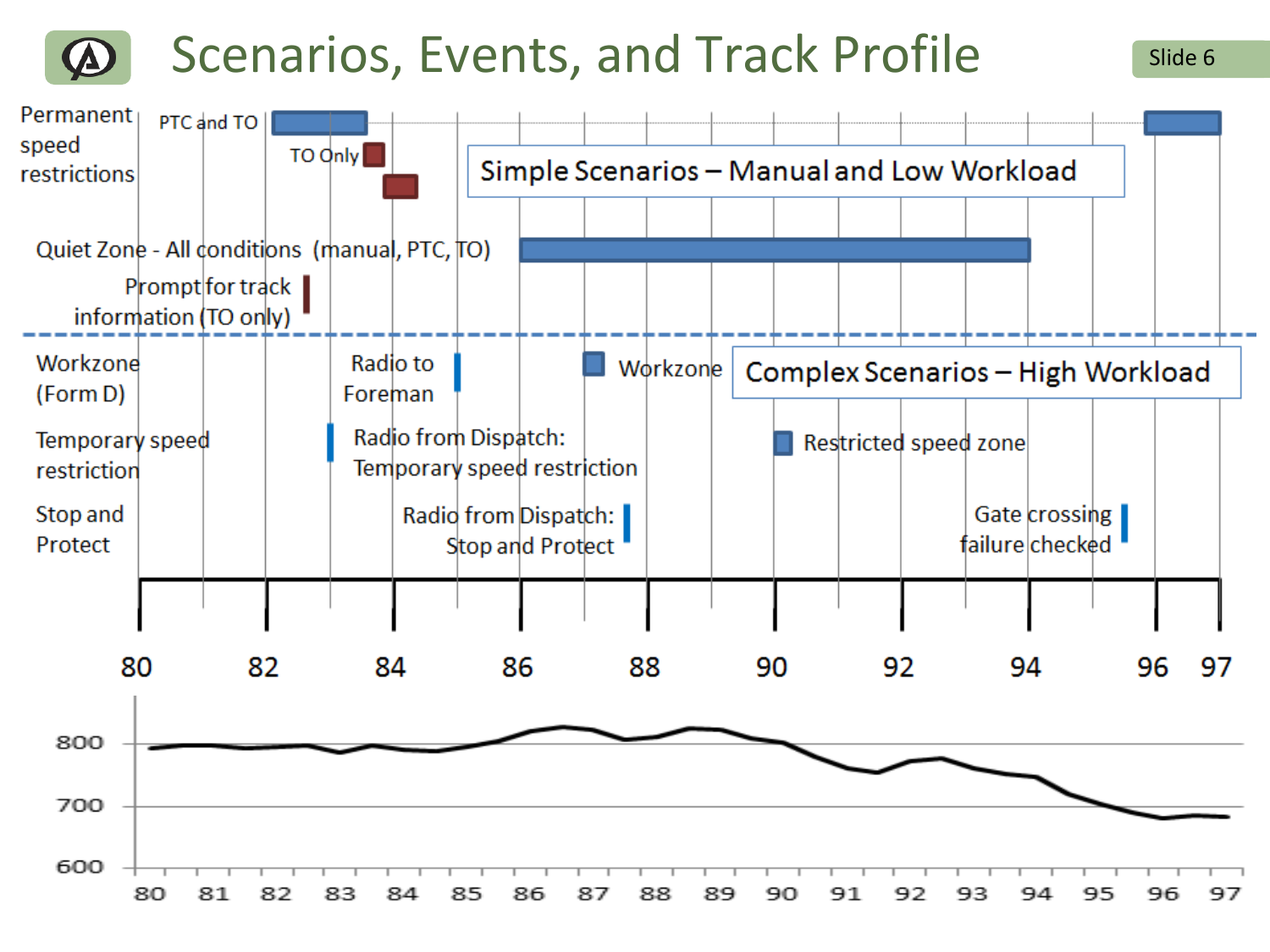#### $\bigcirc$ CTIL Human Error in HAI Evaluation Slide 7

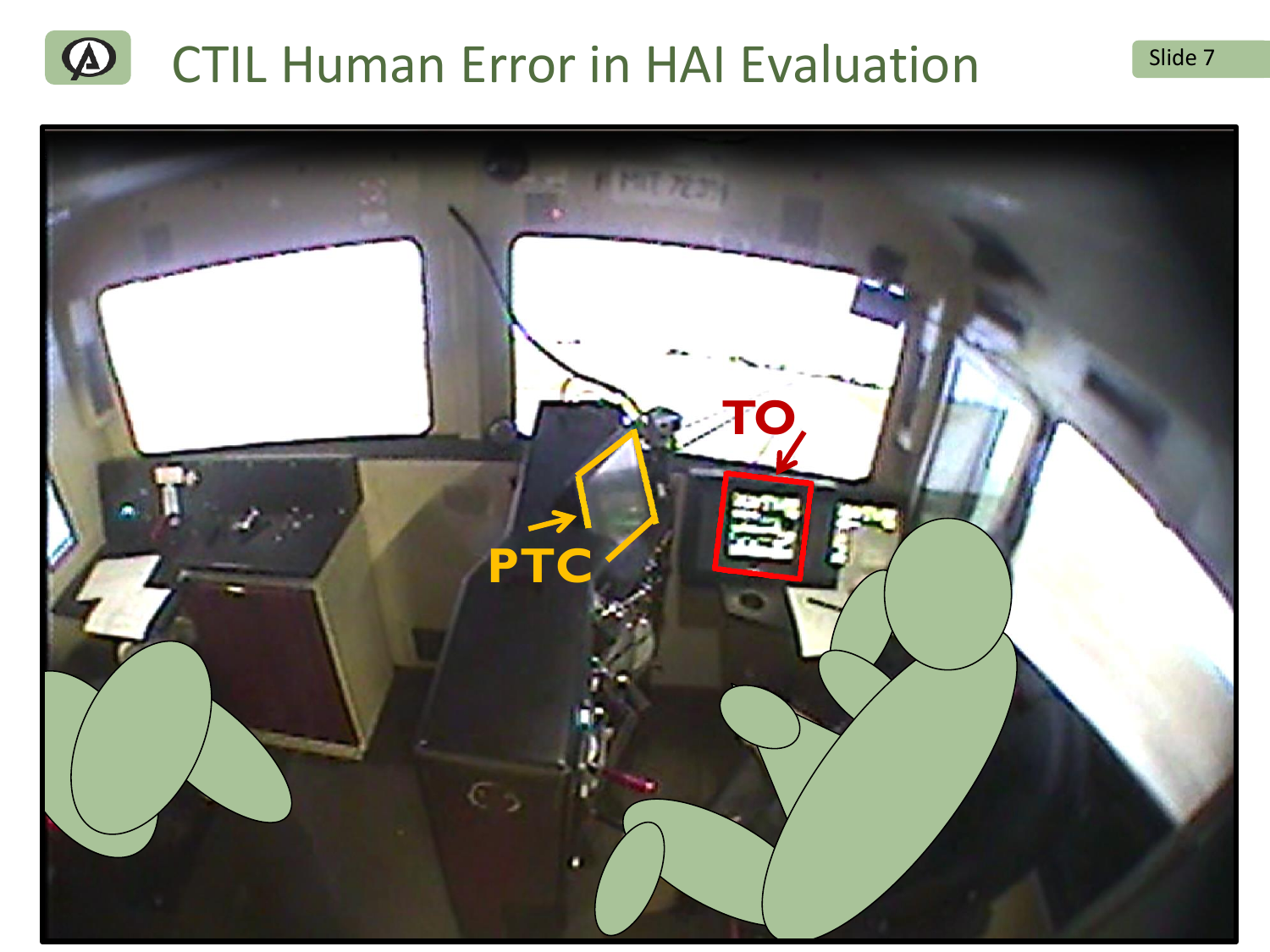# Short Summary of Results

- Three errors noted (two in the high workload condition)
	- Failure to notice TO request for information and switch to idle mode
	- Failure to stop before the grade crossing for the stop and protect condition
	- Sustained overspeed by 15 mph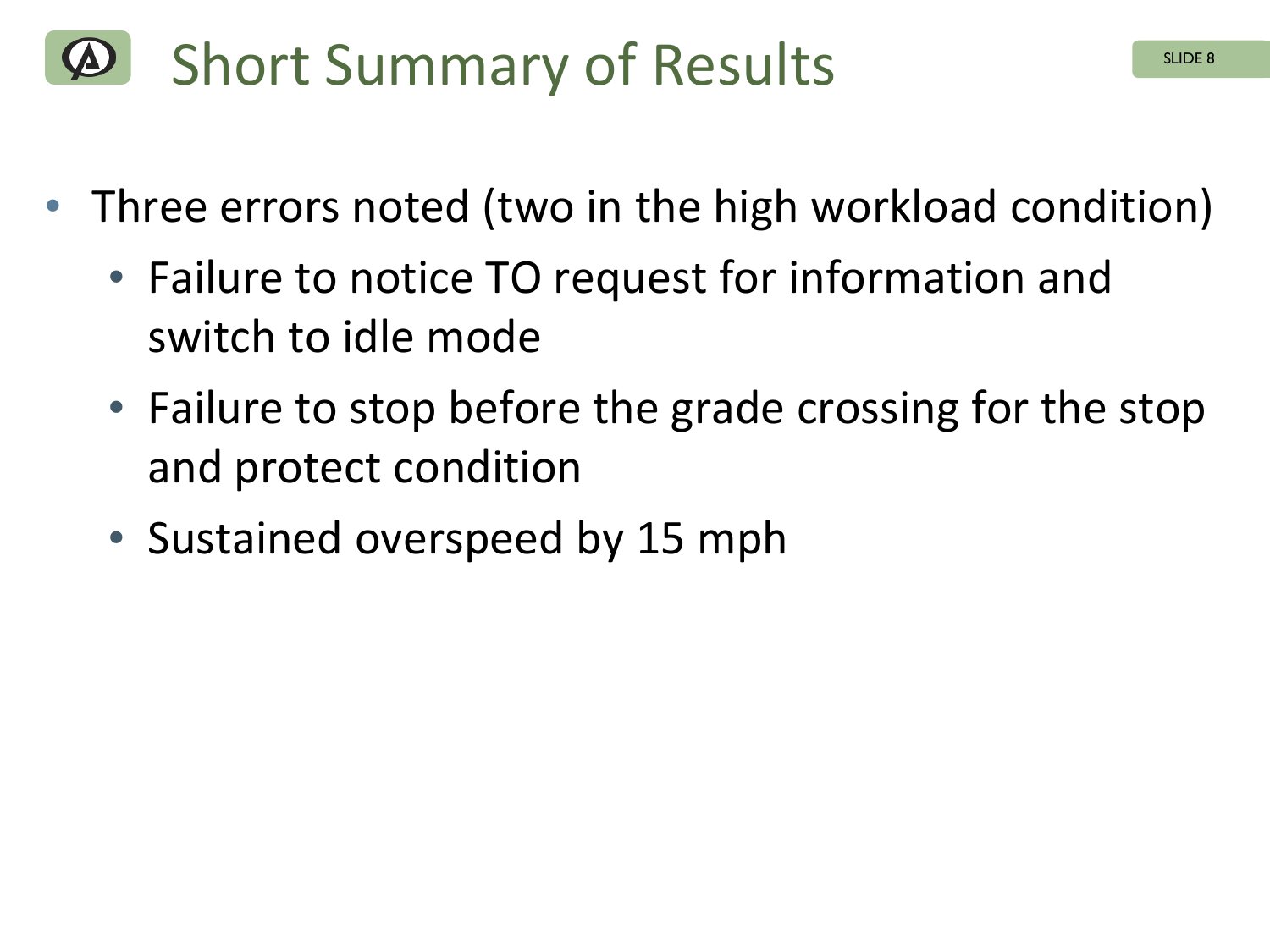# $\bullet$  Trip Optimizer Requests and Changes Slide 9



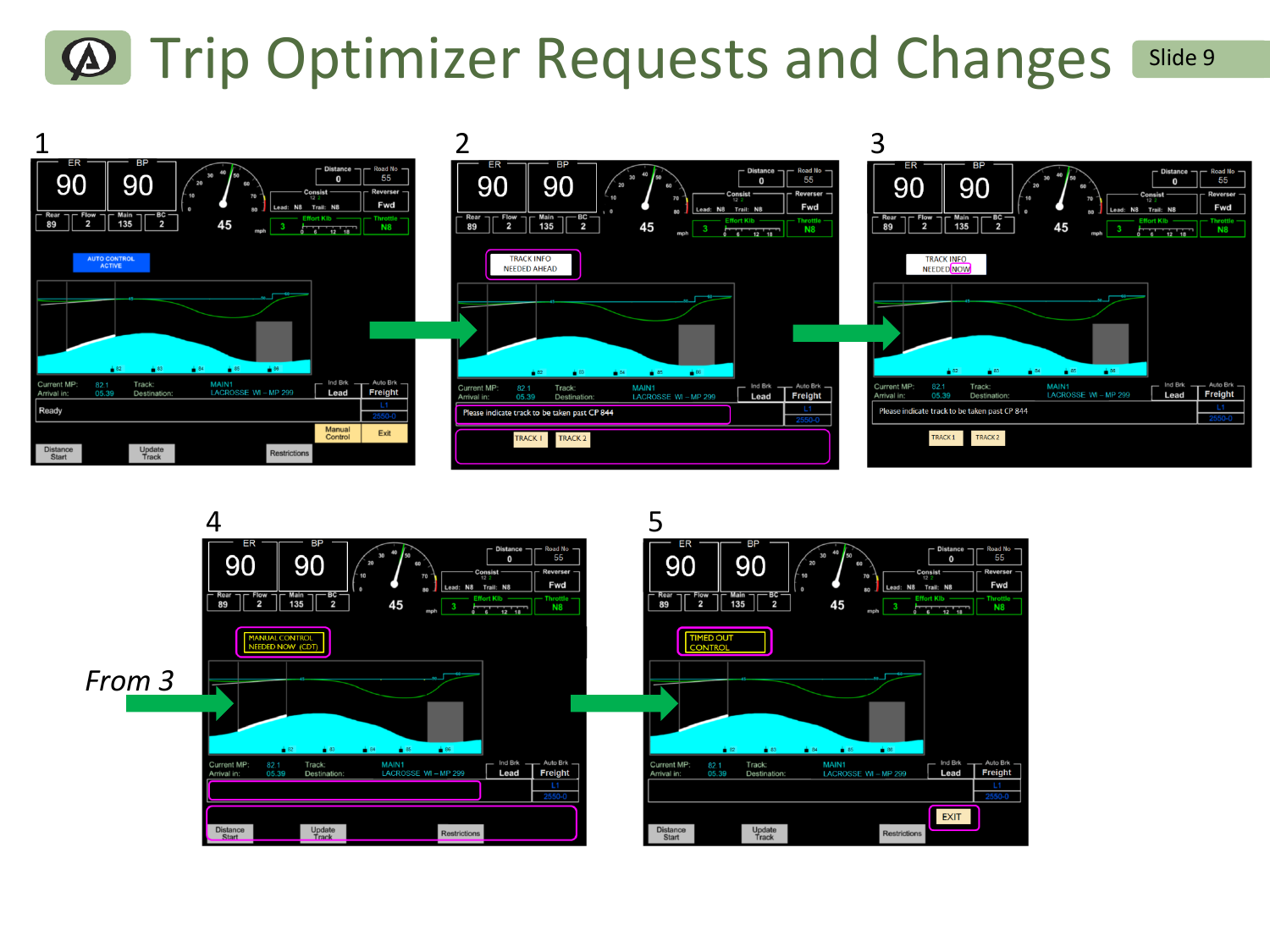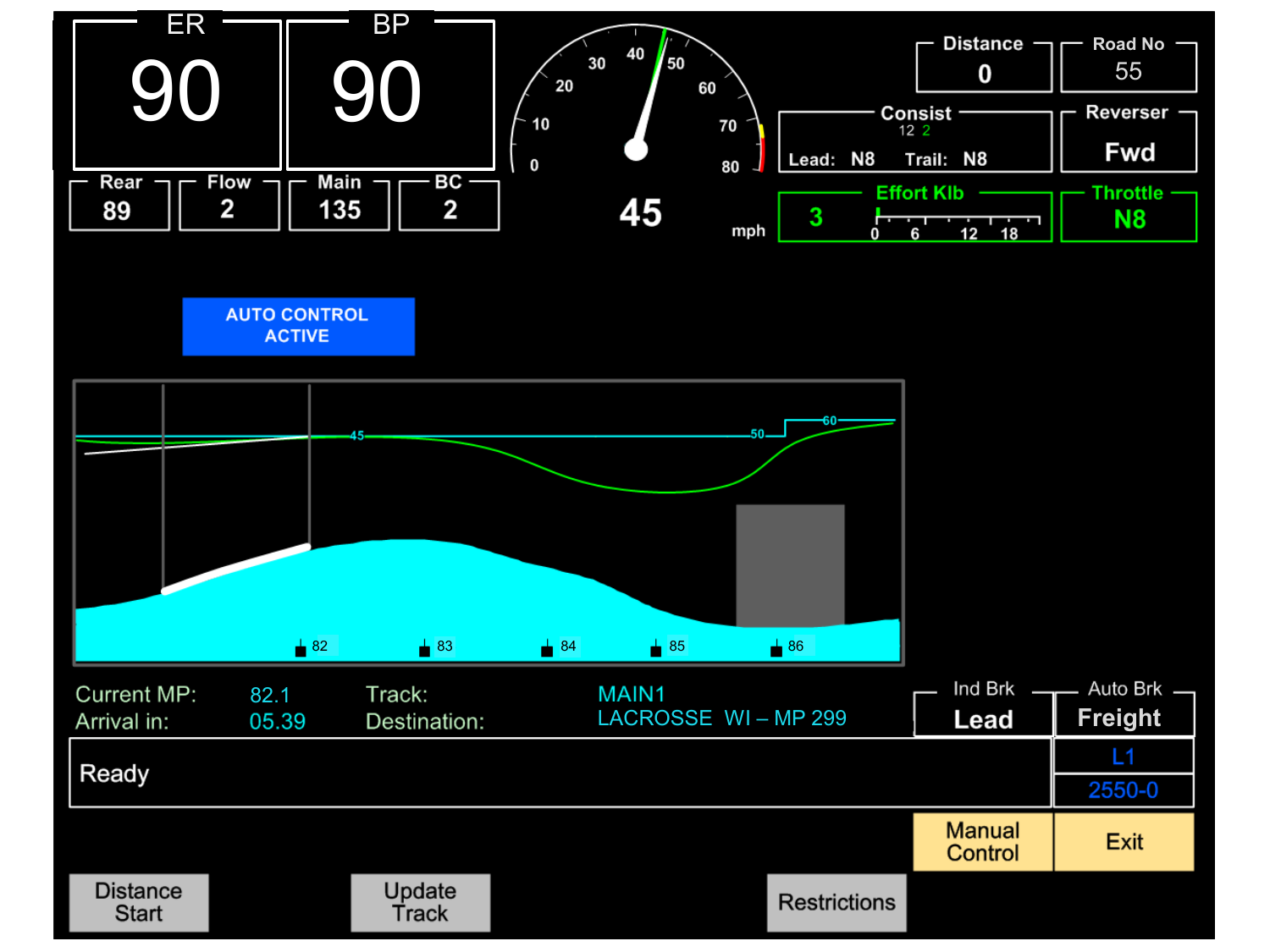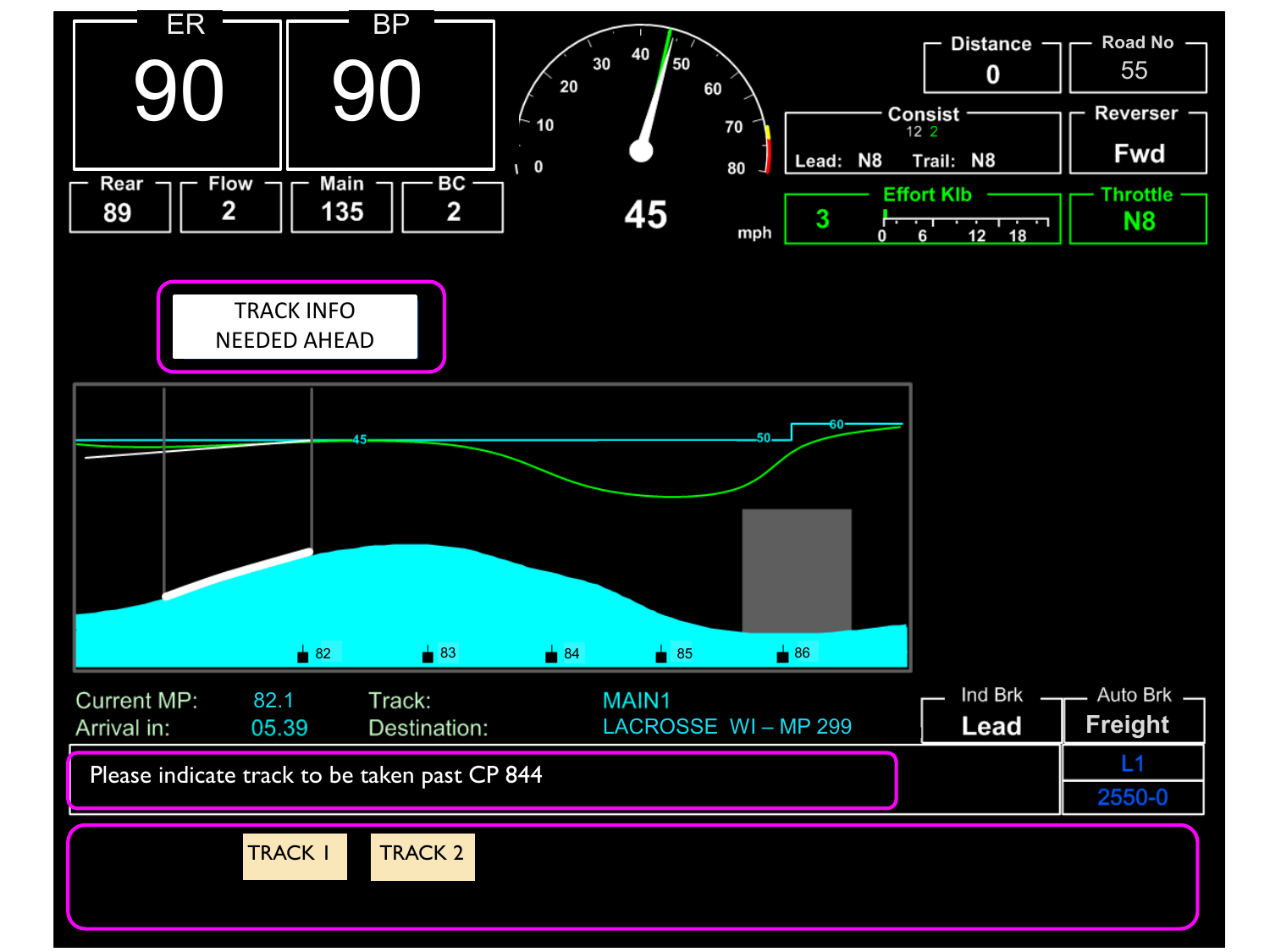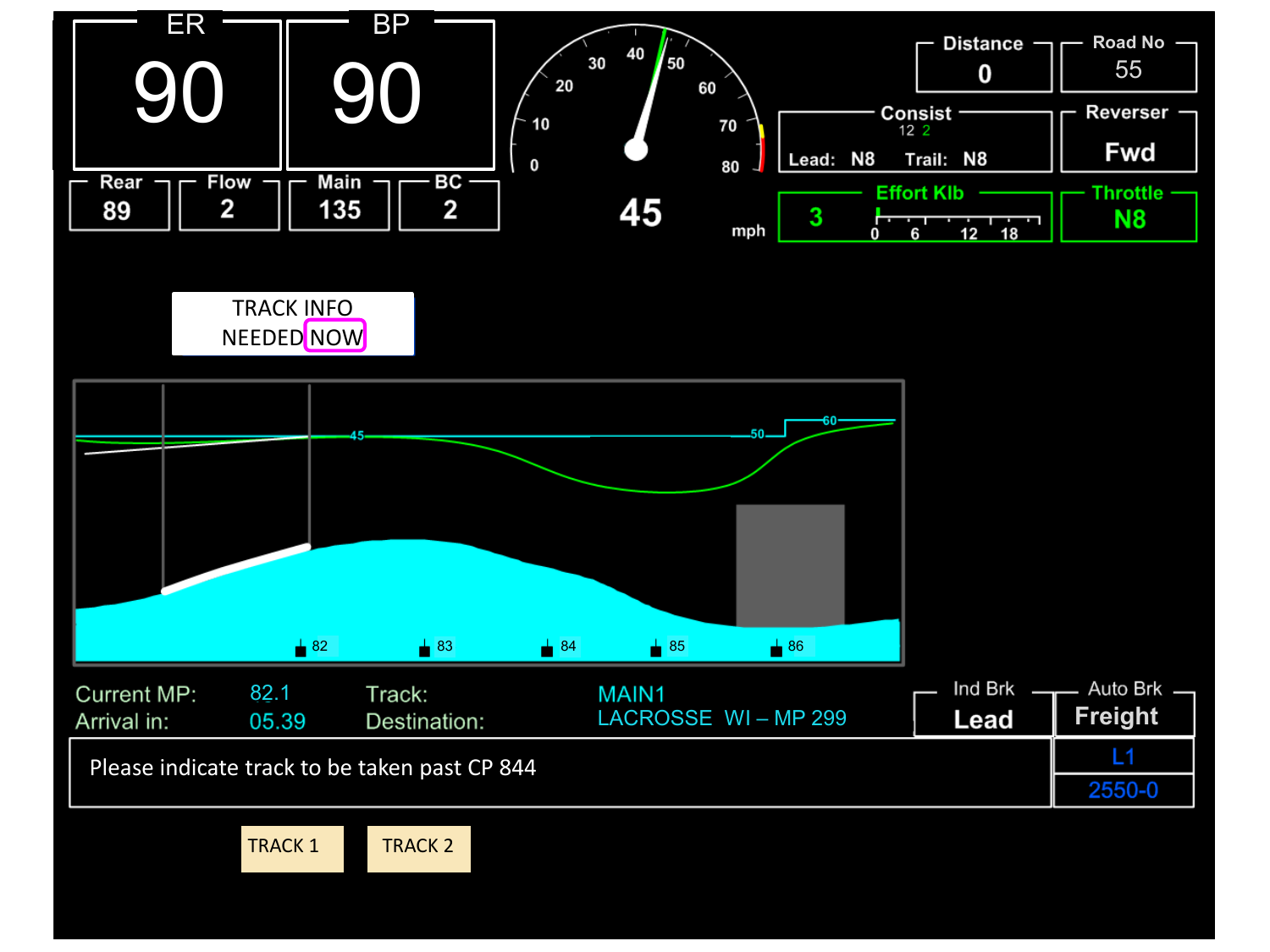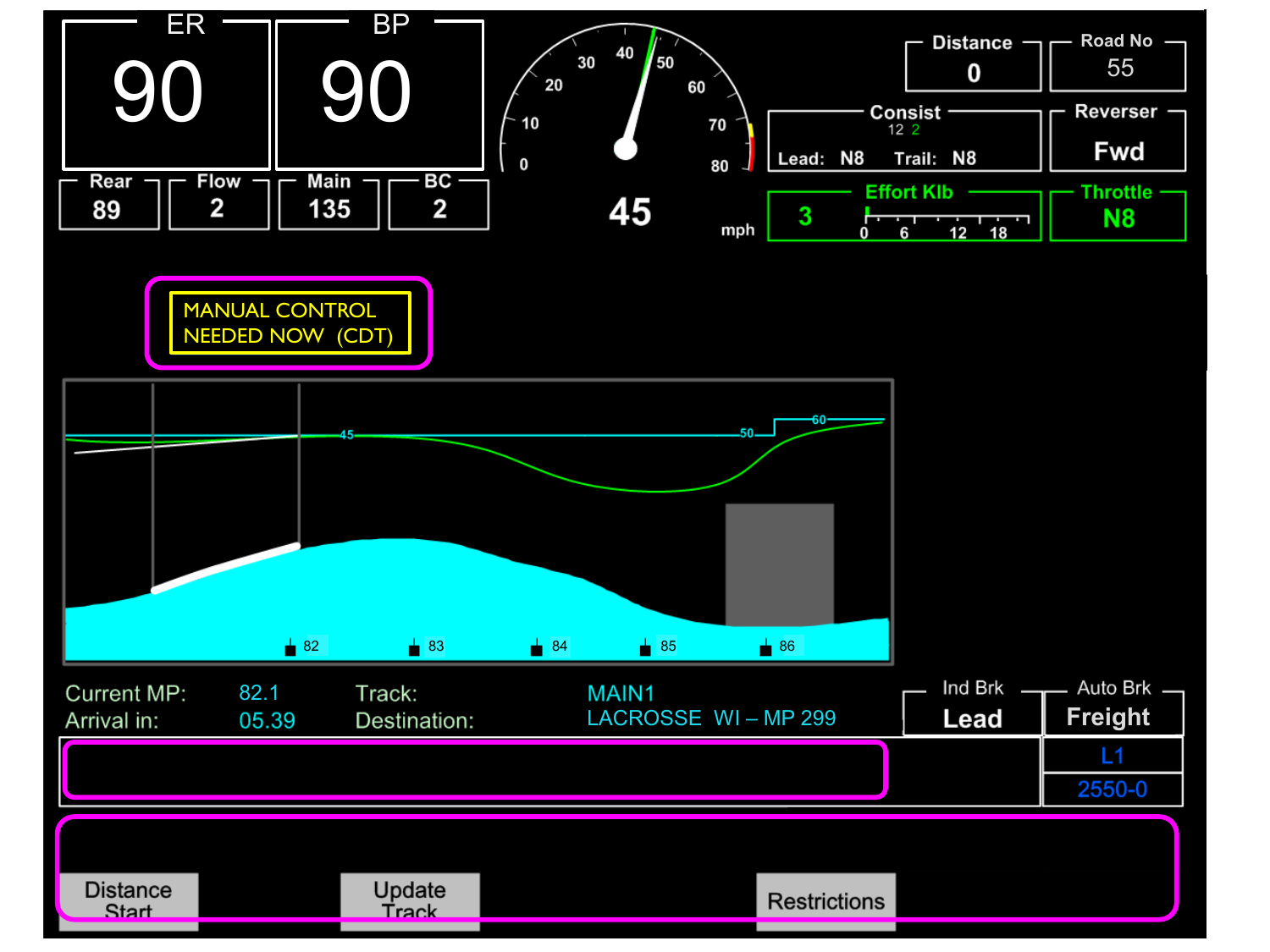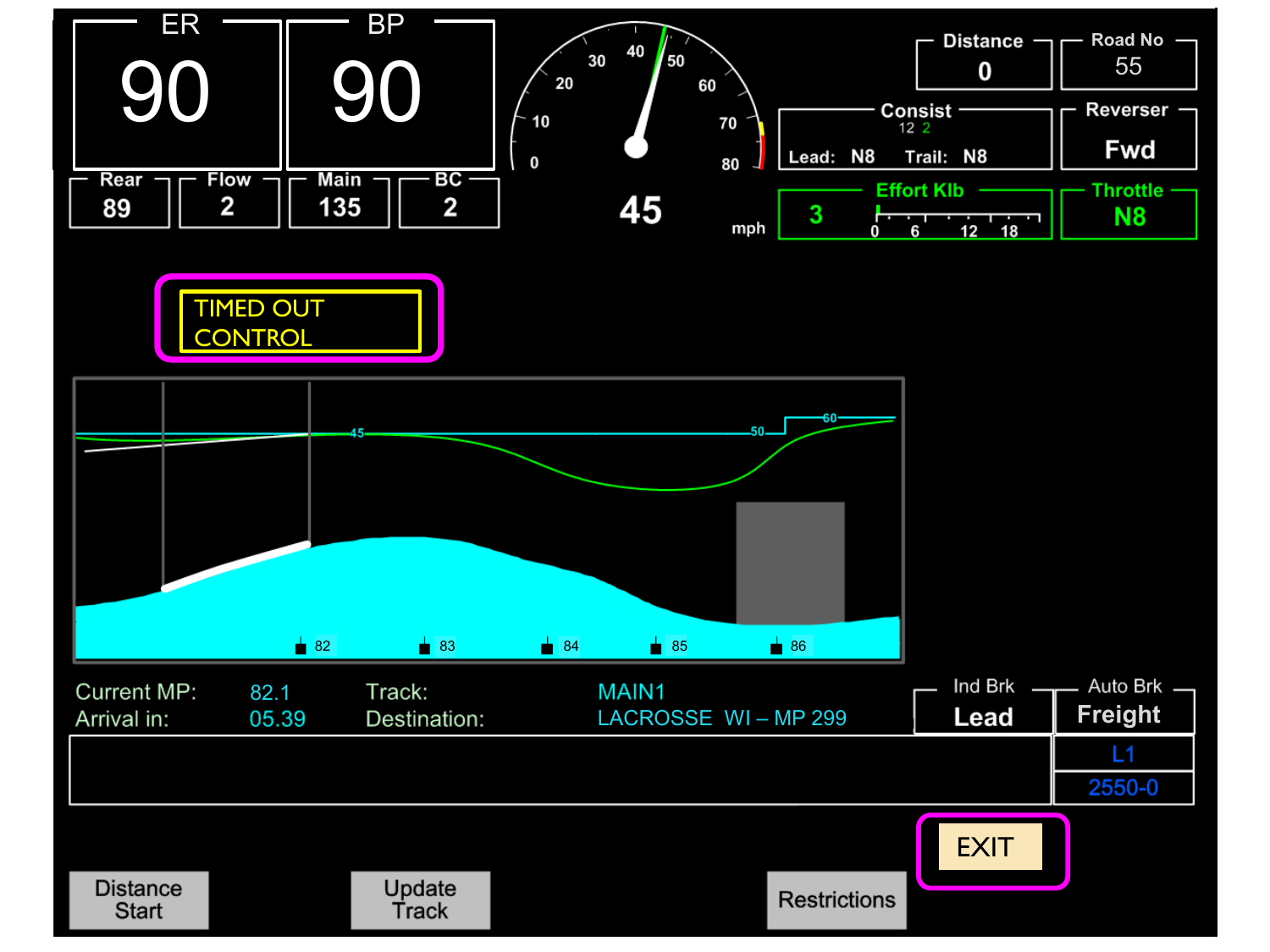# $\bigcirc$  Trip Optimizer Requests and Changes Slide 15



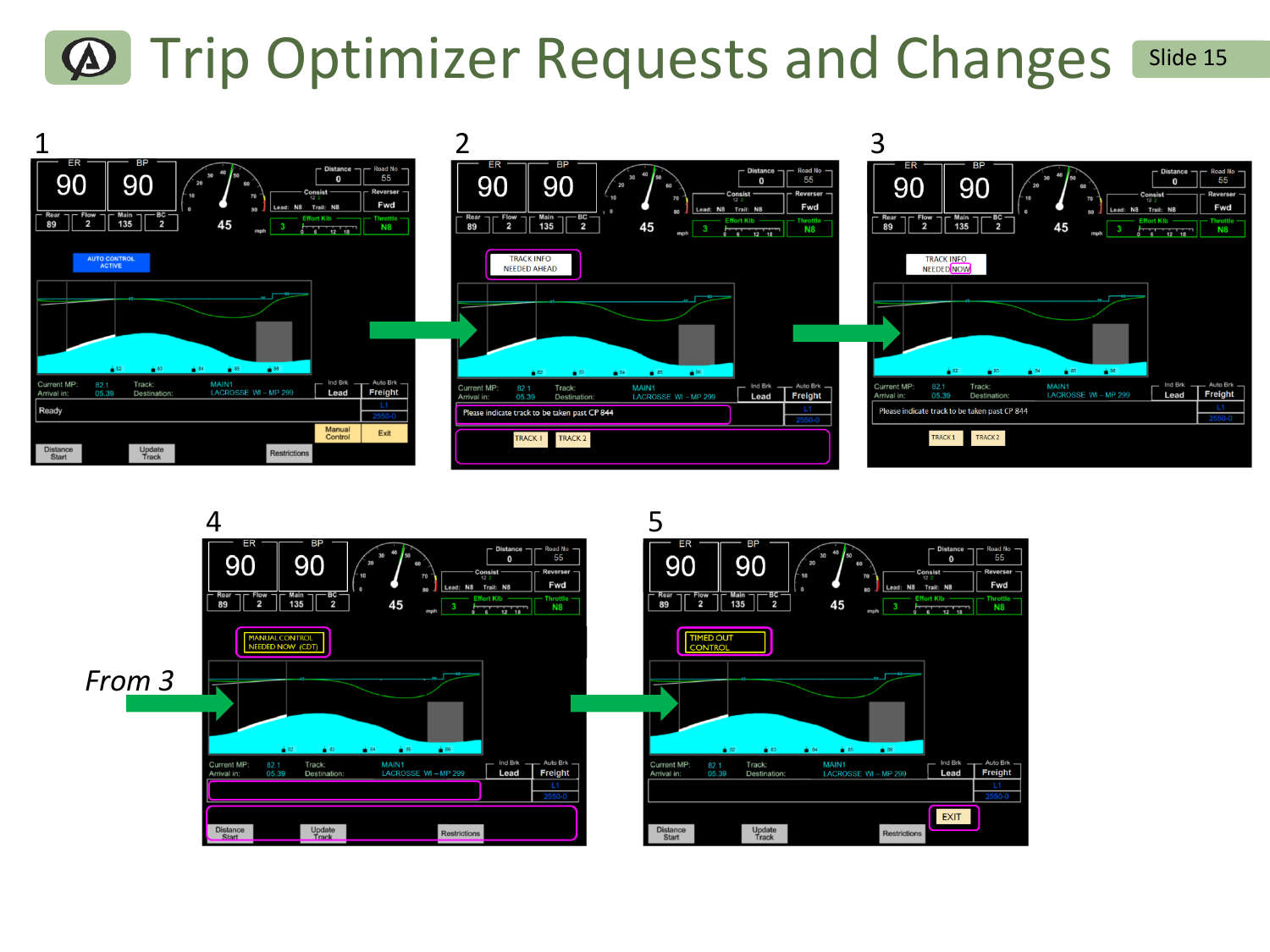### Trip Optimizer Changes Slide 16  $\boldsymbol{\Phi}$

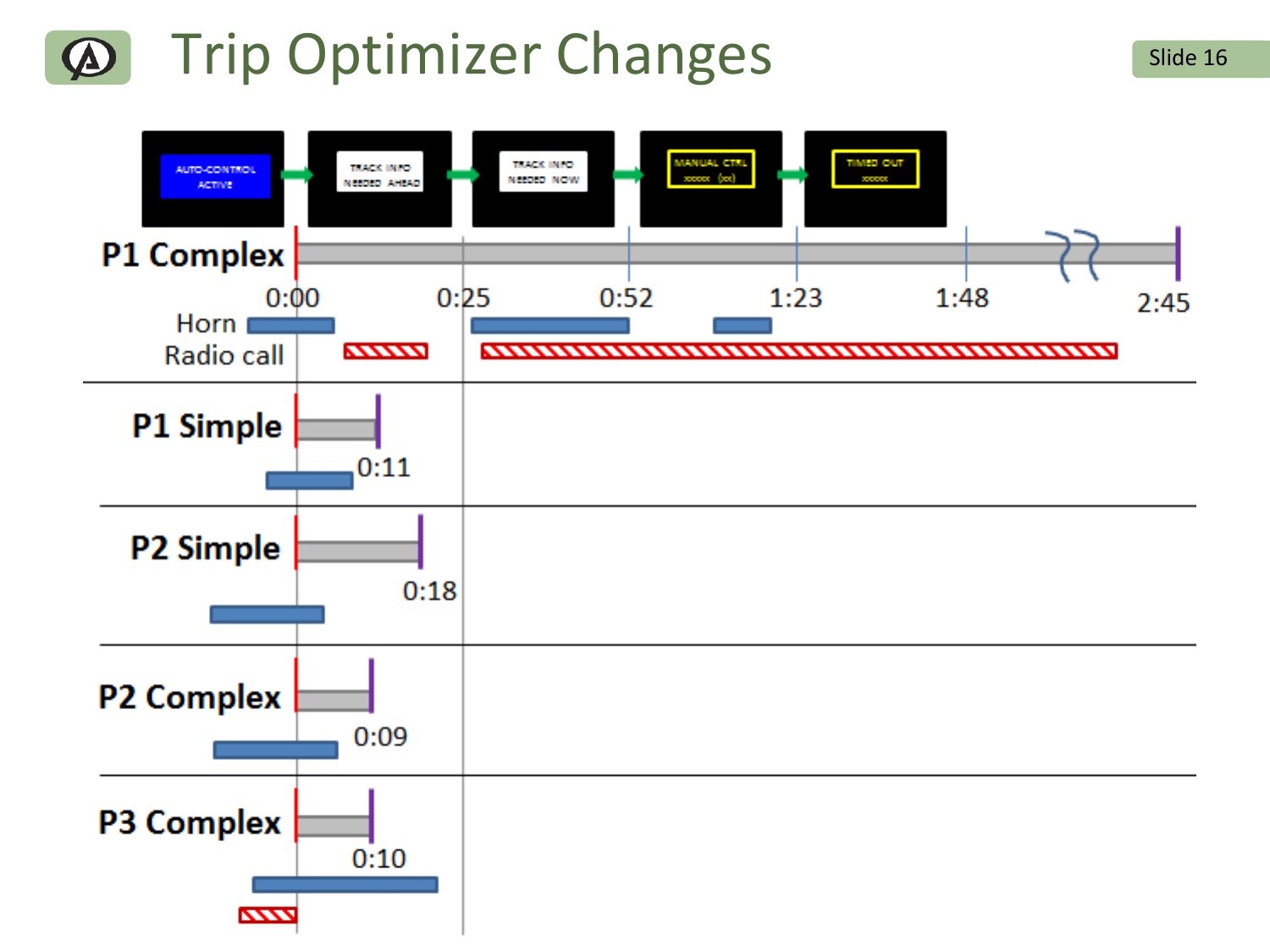# $\Phi$  **Failure to Stop Before Grade Crossing Slide 17**

- One error (four opportunities) observed
- Overshot the grade crossing by 370 feet
- Did not anticipate the long downhill grade
- Visual representation of the grade was shown, and conductor reminded of the stop and protect

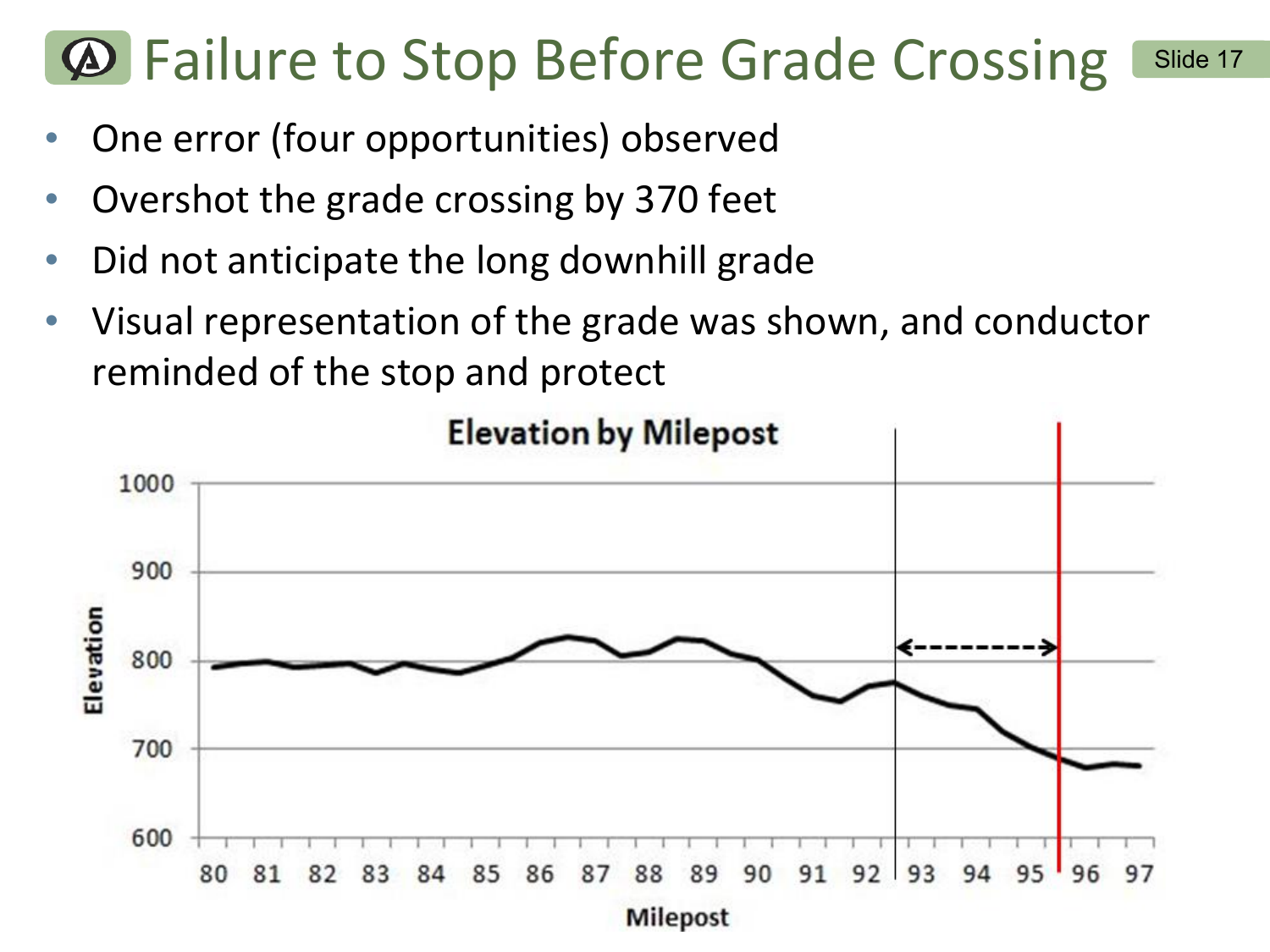

- Overspeed occurred in a 1.2 mile section at the end of a run
	- The speed restriction was for 45 mph
	- Actual average speed was 58.4 mph (max 63.3 mph)
- Stated an incorrect understanding of the speed restriction
- The indications did not trigger recognition of the overspeed.